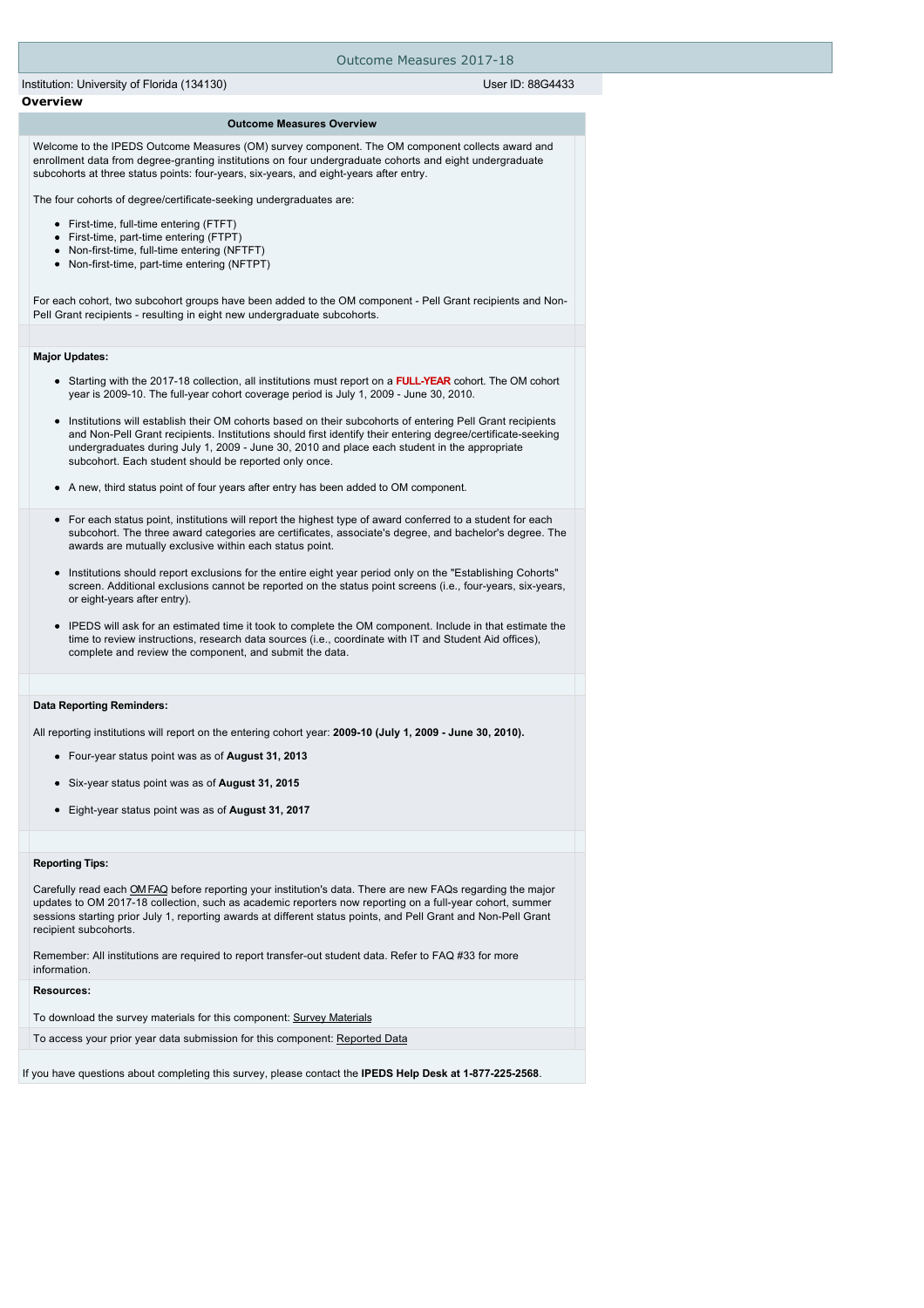**2009-10 Entering Undergraduate Cohort (July 1, 2009-June 30, 2010: Full Year)**

**Directions: Begin by identifying your entering degree/certificate-seeking undergraduates for the full year of July 1, 2009 - June 30, 2010. Then report each student under one of the eight subcohorts (Pell or Non-Pell Grant recipients FTFT, FTPT, NFTFT, NFTPT). Each entering student should be reported only once. The four cohorts and total entering students will be calculated based on your subcohort reporting.**

 **NOTE:** Once a student is in the cohort, the student remains in the cohort, even if the student's attendance status changes (i.e., full-time to part-time, or vice versa) or if the student drops out, transfers out, or transfers back into the institution during the eight-year period. However, adjustments can be made to the cohort for allowable exclusions, which include the death of a student, permanent disability, military deployment, or service on an official church mission or with a foreign aid service of the Federal government. Exclusions are for the **ENTIRE** eight years for the entering 2009-10 cohort.

| Degree/Certificate-Seeking Undergraduate<br><b>Students</b> | 2009-10 cohort | <b>Exclusions</b><br>to 2009-10 cohort | <b>Adjusted</b><br>2009-10<br>cohort |  |
|-------------------------------------------------------------|----------------|----------------------------------------|--------------------------------------|--|
| First-time entering                                         |                |                                        |                                      |  |
| Full-time                                                   | 6,338          | $\overline{4}$                         | 6,334                                |  |
| Pell Grant recipients                                       | 1,813          | $\mathbf{1}$                           | 1,812                                |  |
| Non-Pell Grant recipients                                   | 4,525          | 3                                      | 4,522                                |  |
| Part-time                                                   | 44             | $\Omega$                               | 44                                   |  |
| Pell Grant recipients                                       | 15             | $\mathbf{0}$                           | 15                                   |  |
| Non-Pell Grant recipients                                   | 29             | $\mathbf 0$                            | 29                                   |  |
| Non-First-time entering                                     |                |                                        |                                      |  |
| Full-time                                                   | 2,345          | $\mathbf{0}$                           | 2,345                                |  |
| Pell Grant recipients                                       | 913            | $\mathbf{0}$                           | 913                                  |  |
| Non-Pell Grant recipients                                   | 1,432          | $\mathbf{0}$                           | 1,432                                |  |
| Part-time                                                   | 342            | $\Omega$                               | 342                                  |  |
| Pell Grant recipients                                       | 114            | $\mathbf 0$                            | 114                                  |  |
| Non-Pell Grant recipients                                   | 228            | $\mathbf 0$                            | 228                                  |  |
|                                                             |                |                                        |                                      |  |
| <b>Total Entering</b>                                       | 9,069          | $\overline{4}$                         | 9,065                                |  |
| Pell Grant recipients                                       | 2,855          | $\mathbf{1}$                           | 2,854                                |  |
| Non-Pell Grant recipients                                   | 6,214          | 3                                      | 6,211                                |  |
|                                                             |                |                                        |                                      |  |

 The following reference table is based on institutional data reported in the specified data collections. Data reported on this screen (Establishing Cohorts for OM) have been compared with the data below. To review your prior reported data, go to the Tools menu in the IPEDS Data Collection System --> Go to Collection Level Data Center --> Look up an Institution --> Select your institution --> Select "Reported Data"

|                             | 2009 Fall Enrollment.<br>2009-10 Spring<br>Collection | 2009 Pell Grant data<br>from Student Financial<br>Aid,<br>2010-11 Winter<br>Collection |  |
|-----------------------------|-------------------------------------------------------|----------------------------------------------------------------------------------------|--|
| First-time, Full-time       | 6,244                                                 | 1,745                                                                                  |  |
| First-time, Part-time       | 12                                                    | N/A                                                                                    |  |
| Non-First-time, Full-time   | 1,553                                                 | N/A                                                                                    |  |
| Non-First-time, Part-time   | 187                                                   | N/A                                                                                    |  |
| <b>Total Undergraduates</b> | N/A                                                   | 9,436                                                                                  |  |
|                             |                                                       |                                                                                        |  |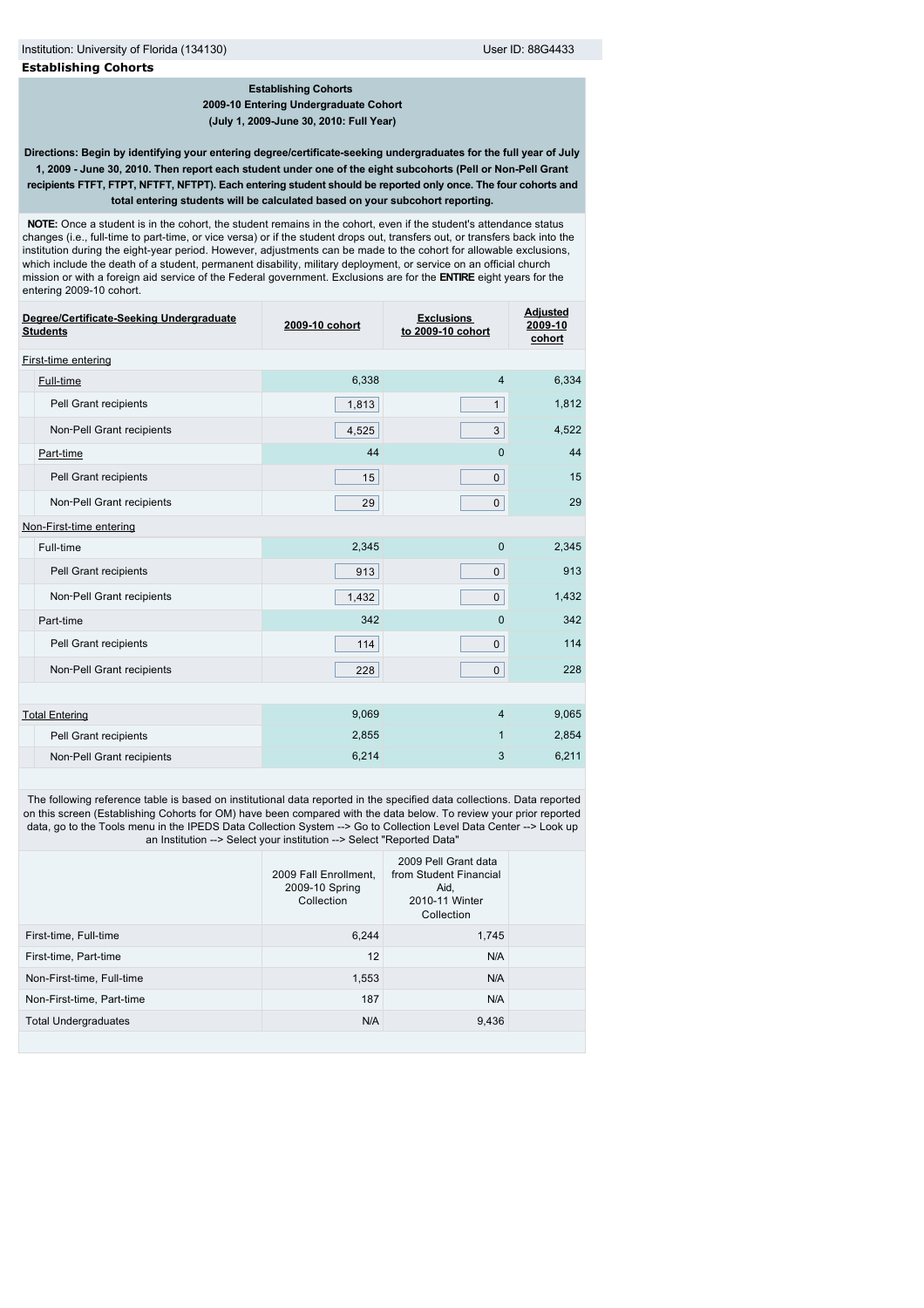## **Award Status at Four Years**

### **Award Status at Four Years After Entry 2009-10 Entering Undergraduate Cohort (July 1, 2009-June 30, 2010: Full Year)**

**Directions: From the adjusted 2009-10 cohort, report the number of students who earned an award by four years after entry for each subcohort. If a student earns multiple awards, report only the highest award conferred to the student by the status point (August 31, 2013).**

|                               |                               | Number of students conferred an award<br>by your institution<br>(Highest Award by August 31, 2013) | <b>Total</b><br>number of<br>adjusted | Percent<br>Ωf<br>adiusted |                                                                    |                                                                    |  |
|-------------------------------|-------------------------------|----------------------------------------------------------------------------------------------------|---------------------------------------|---------------------------|--------------------------------------------------------------------|--------------------------------------------------------------------|--|
| <b>Undergraduate Students</b> | Adjusted<br>2009-10<br>cohort | <b>Certificates</b>                                                                                | Associate's                           | <b>Bachelor's</b>         | cohort<br>that<br>received<br>an award<br>from your<br>institution | cohort<br>that<br>received<br>an award<br>from your<br>institution |  |
| First-time entering           |                               |                                                                                                    |                                       |                           |                                                                    |                                                                    |  |
| Full-time                     | 6,334                         | $\mathbf{0}$                                                                                       | 24                                    | 4,174                     | 4,198                                                              | 66                                                                 |  |
| Pell Grant recipients         | 1,812                         | $\mathbf 0$                                                                                        | 12                                    | 1,113                     | 1,125                                                              | 62                                                                 |  |
| Non-Pell Grant recipients     | 4,522                         | $\mathbf 0$                                                                                        | 12                                    | 3,061                     | 3,073                                                              | 68                                                                 |  |
| Part-time                     | 44                            | $\overline{0}$                                                                                     | $\overline{0}$                        | 13                        | 13                                                                 | 30                                                                 |  |
| Pell Grant recipients         | 15                            | $\mathsf{O}$                                                                                       | $\overline{0}$                        | $\overline{4}$            | 4                                                                  | 27                                                                 |  |
| Non-Pell Grant recipients     | 29                            | $\mathbf 0$                                                                                        | $\mathbf{0}$                          | 9                         | 9                                                                  | 31                                                                 |  |
| Non-First-time entering       |                               |                                                                                                    |                                       |                           |                                                                    |                                                                    |  |
| Full-time                     | 2,345                         | $\mathbf{0}$                                                                                       | $\mathbf{1}$                          | 2,018                     | 2,019                                                              | 86                                                                 |  |
| Pell Grant recipients         | 913                           | $\mathbf 0$                                                                                        | $\mathbf{1}$                          | 771                       | 772                                                                | 85                                                                 |  |
| Non-Pell Grant recipients     | 1,432                         | $\mathbf 0$                                                                                        | $\overline{0}$                        | 1,247                     | 1,247                                                              | 87                                                                 |  |
| Part-time                     | 342                           | $\overline{0}$                                                                                     | $\Omega$                              | 227                       | 227                                                                | 66                                                                 |  |
| Pell Grant recipients         | 114                           | $\mathbf 0$                                                                                        | $\mathbf 0$                           | 83                        | 83                                                                 | 73                                                                 |  |
| Non-Pell Grant recipients     | 228                           | $\mathbf 0$                                                                                        | $\overline{0}$                        | 144                       | 144                                                                | 63                                                                 |  |
|                               |                               |                                                                                                    |                                       |                           |                                                                    |                                                                    |  |
| <b>Total Entering</b>         | 9,065                         | $\mathbf{0}$                                                                                       | 25                                    | 6,432                     | 6,457                                                              | 71                                                                 |  |
| Pell Grant recipients         | 2,854                         | $\mathbf{0}$                                                                                       | 13                                    | 1,971                     | 1,984                                                              | 70                                                                 |  |
| Non-Pell Grant recipients     | 6,211                         | 0                                                                                                  | 12                                    | 4,461                     | 4,473                                                              | 72                                                                 |  |
|                               |                               |                                                                                                    |                                       |                           |                                                                    |                                                                    |  |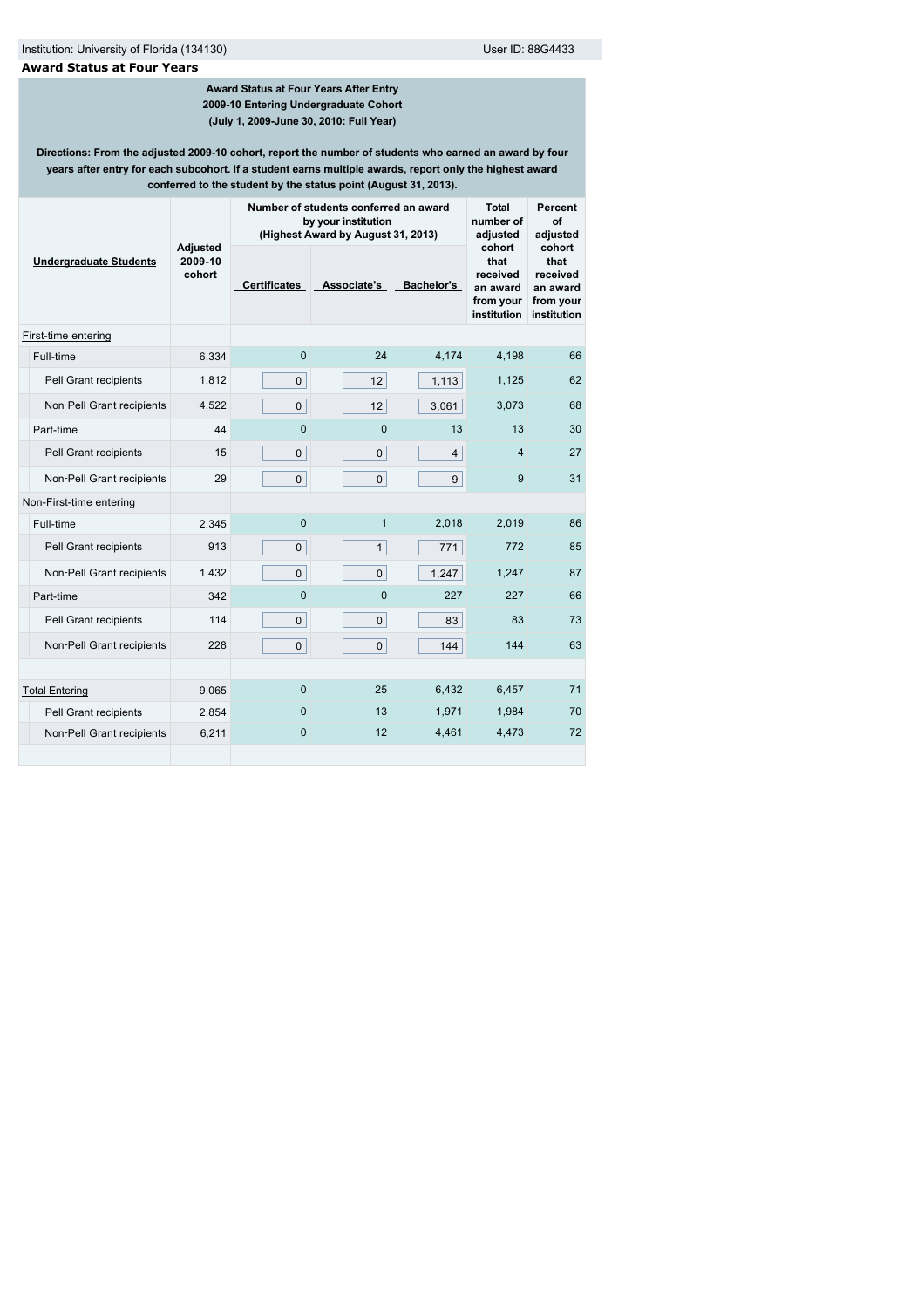## **Award Status at Six Years**

## **Award Status at Six Years After Entry 2009-10 Entering Undergraduate Cohort (July 1, 2009-June 30, 2010: Full Year)**

**Directions: From the adjusted 2009-10 cohort, report the number of students who earned an award by six years after entry for each subcohort. If a student earns multiple awards, report only the highest award conferred to the student by the status point (August 31, 2015).**

|                               |                                      | Number of students conferred an award<br>by your institution<br>(Highest Award through August 31, 2015) | <b>Total</b><br>number of<br>adjusted | Percent<br>Οf<br>adjusted |                                                                    |                                                                    |  |
|-------------------------------|--------------------------------------|---------------------------------------------------------------------------------------------------------|---------------------------------------|---------------------------|--------------------------------------------------------------------|--------------------------------------------------------------------|--|
| <b>Undergraduate Students</b> | <b>Adjusted</b><br>2009-10<br>cohort | <b>Certificates</b>                                                                                     | Associate's                           | <b>Bachelor's</b>         | cohort<br>that<br>received<br>an award<br>from your<br>institution | cohort<br>that<br>received<br>an award<br>from your<br>institution |  |
| First-time entering           |                                      |                                                                                                         |                                       |                           |                                                                    |                                                                    |  |
| Full-time                     | 6,334                                | $\mathbf 0$                                                                                             | 32                                    | 5,459                     | 5,491                                                              | 87                                                                 |  |
| Pell Grant recipients         | 1,812                                | $\mathbf{0}$                                                                                            | 16                                    | 1,487                     | 1,503                                                              | 83                                                                 |  |
| Non-Pell Grant recipients     | 4,522                                | $\overline{0}$                                                                                          | 16                                    | 3,972                     | 3,988                                                              | 88                                                                 |  |
| Part-time                     | 44                                   | $\Omega$                                                                                                | $\Omega$                              | 23                        | 23                                                                 | 52                                                                 |  |
| Pell Grant recipients         | 15                                   | $\mathbf 0$                                                                                             | $\mathbf 0$                           | 6                         | 6                                                                  | 40                                                                 |  |
| Non-Pell Grant recipients     | 29                                   | $\mathbf 0$                                                                                             | $\overline{0}$                        | 17                        | 17                                                                 | 59                                                                 |  |
| Non-First-time entering       |                                      |                                                                                                         |                                       |                           |                                                                    |                                                                    |  |
| Full-time                     | 2,345                                | 0                                                                                                       | $\mathbf{1}$                          | 2,076                     | 2,077                                                              | 89                                                                 |  |
| Pell Grant recipients         | 913                                  | $\mathbf 0$                                                                                             | $\mathbf{1}$                          | 799                       | 800                                                                | 88                                                                 |  |
| Non-Pell Grant recipients     | 1,432                                | $\mathbf 0$                                                                                             | $\mathbf 0$                           | 1,277                     | 1,277                                                              | 89                                                                 |  |
| Part-time                     | 342                                  | $\overline{0}$                                                                                          | $\Omega$                              | 250                       | 250                                                                | 73                                                                 |  |
| Pell Grant recipients         | 114                                  | $\mathbf 0$                                                                                             | $\mathbf 0$                           | 87                        | 87                                                                 | 76                                                                 |  |
| Non-Pell Grant recipients     | 228                                  | $\mathbf 0$                                                                                             | $\mathbf 0$                           | 163                       | 163                                                                | 71                                                                 |  |
|                               |                                      |                                                                                                         |                                       |                           |                                                                    |                                                                    |  |
| <b>Total Entering</b>         | 9,065                                | $\mathbf{0}$                                                                                            | 33                                    | 7,808                     | 7,841                                                              | 86                                                                 |  |
| Pell Grant recipients         | 2,854                                | $\mathbf{0}$                                                                                            | 17                                    | 2,379                     | 2,396                                                              | 84                                                                 |  |
| Non-Pell Grant recipients     | 6,211                                | 0                                                                                                       | 16                                    | 5,429                     | 5,445                                                              | 88                                                                 |  |
|                               |                                      |                                                                                                         |                                       |                           |                                                                    |                                                                    |  |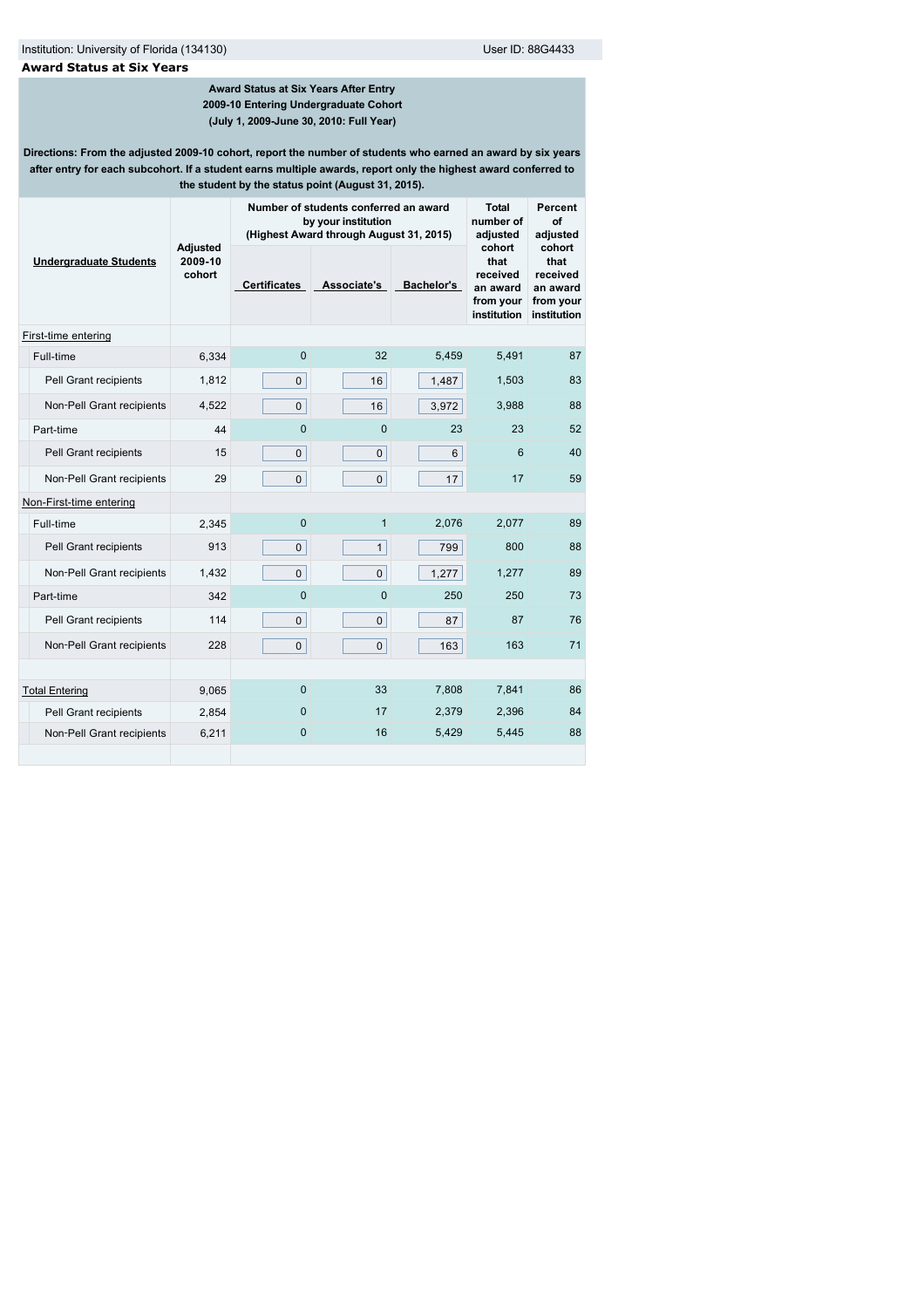# **Award and Enrollment Status at Eight Years**

# **Award and Enrollment Status at Eight Years After Entry 2009-10 Entering Undergraduate Cohort**

**(July 1, 2009-June 30, 2010: Full Year)**

**Directions: From the adjusted 2009-10 cohort, report the number of students who earned an award by eight years after entry for each subcohort. If a student earns multiple awards, report only the highest award conferred to the student by the status point (August 31, 2017).**

**For students that did not receive an award from your institution, report the number of students who are still enrolled at your institution, and then report the number of students who had enrolled at another institution over the eight year period.**

|                               |                                      | Award Status at Eight Years After Entry                                                              |                                     |                |                                                                                                                |                                                                                                 | <b>Enrollment Status at Eight Years After Entry</b>                                                              |                                                                                                             |                                                                                    |                                                                                             |                                                                                                                                                                                                           |
|-------------------------------|--------------------------------------|------------------------------------------------------------------------------------------------------|-------------------------------------|----------------|----------------------------------------------------------------------------------------------------------------|-------------------------------------------------------------------------------------------------|------------------------------------------------------------------------------------------------------------------|-------------------------------------------------------------------------------------------------------------|------------------------------------------------------------------------------------|---------------------------------------------------------------------------------------------|-----------------------------------------------------------------------------------------------------------------------------------------------------------------------------------------------------------|
| <b>Undergraduate Students</b> |                                      | Number of students conferred an<br>award by your institution<br>(From Entry through August 31, 2017) |                                     |                |                                                                                                                |                                                                                                 | Number of students who did not receive an<br>award from your institution<br>(From entry through August 31, 2017) |                                                                                                             |                                                                                    |                                                                                             | Percent<br>of<br>adjusted                                                                                                                                                                                 |
|                               | <b>Adjusted</b><br>2009-10<br>cohort |                                                                                                      | Certificates Associate's Bachelor's |                | <b>Total</b><br>number<br>of<br>adjusted<br>cohort<br>that<br>received<br>an award<br>from your<br>institution | Percent<br>of<br>adjusted<br>cohort<br>that<br>received<br>an award<br>from your<br>institution | Number<br>still<br>enrolled<br>at your<br>institution                                                            | <b>Number</b><br>who<br>enrolled<br>at<br>another<br>institution<br>after<br>leaving<br>your<br>institution | Number of<br>students<br>whose<br>subsequent<br>enrollment<br>status is<br>unknown | <b>Total</b><br>number<br>who did<br>not<br>receive<br>an award<br>from your<br>institution | cohort<br>that did<br>not<br>receive<br>an award,<br>but are<br>still<br>enrolled<br>at your<br>institution<br>and<br>enrolled<br>at<br>another<br>institution<br>after<br>leaving<br>your<br>institution |
| First-time entering           |                                      |                                                                                                      |                                     |                |                                                                                                                |                                                                                                 |                                                                                                                  |                                                                                                             |                                                                                    |                                                                                             |                                                                                                                                                                                                           |
| Full-time                     | 6,334                                | $\mathbf 0$                                                                                          | 36                                  | 5,510          | 5,546                                                                                                          | 88                                                                                              | 3                                                                                                                | 662                                                                                                         | 123                                                                                | 788                                                                                         | 10                                                                                                                                                                                                        |
| Pell Grant recipients         | 1,812                                | $\mathsf{O}$                                                                                         | 19                                  | 1,502          | 1,521                                                                                                          | 84                                                                                              | 3                                                                                                                | 215                                                                                                         | 73                                                                                 | 291                                                                                         | 12                                                                                                                                                                                                        |
| Non-Pell Grant recipients     | 4,522                                | $\mathbf 0$                                                                                          | 17                                  | 4,008          | 4,025                                                                                                          | 89                                                                                              | 0                                                                                                                | 447                                                                                                         | 50                                                                                 | 497                                                                                         | 10                                                                                                                                                                                                        |
| Part-time                     | 44                                   | $\mathbf 0$                                                                                          | $\mathbf 0$                         | 24             | 24                                                                                                             | 55                                                                                              | $\mathbf{0}$                                                                                                     | 15                                                                                                          | 5                                                                                  | 20                                                                                          | 34                                                                                                                                                                                                        |
| Pell Grant recipients         | 15                                   | $\mathbf 0$                                                                                          | $\pmb{0}$                           | $6\phantom{1}$ | 6                                                                                                              | 40                                                                                              | 0                                                                                                                | 6                                                                                                           | 3                                                                                  | 9                                                                                           | 40                                                                                                                                                                                                        |
| Non-Pell Grant recipients     | 29                                   | $\mathbf 0$                                                                                          | 0                                   | 18             | 18                                                                                                             | 62                                                                                              | 0                                                                                                                | 9                                                                                                           | $\overline{2}$                                                                     | 11                                                                                          | 31                                                                                                                                                                                                        |
| Non-First-time entering       |                                      |                                                                                                      |                                     |                |                                                                                                                |                                                                                                 |                                                                                                                  |                                                                                                             |                                                                                    |                                                                                             |                                                                                                                                                                                                           |
| Full-time                     | 2,345                                | $\mathbf 0$                                                                                          | $\mathbf{1}$                        | 2,092          | 2,093                                                                                                          | 89                                                                                              | $\pmb{0}$                                                                                                        | 188                                                                                                         | 64                                                                                 | 252                                                                                         | 8                                                                                                                                                                                                         |
| Pell Grant recipients         | 913                                  | $\mathbf{0}$                                                                                         | $\mathbf{1}$                        | 807            | 808                                                                                                            | 88                                                                                              | 0                                                                                                                | 76                                                                                                          | 29                                                                                 | 105                                                                                         | 8                                                                                                                                                                                                         |
| Non-Pell Grant recipients     | 1,432                                | $\mathbf{0}$                                                                                         | $\mathsf{O}$                        | 1,285          | 1,285                                                                                                          | 90                                                                                              | $\overline{0}$                                                                                                   | 112                                                                                                         | 35                                                                                 | 147                                                                                         | 8                                                                                                                                                                                                         |
| Part-time                     | 342                                  | $\mathbf 0$                                                                                          | $\mathbf 0$                         | 252            | 252                                                                                                            | 74                                                                                              | $\mathbf 0$                                                                                                      | 34                                                                                                          | 56                                                                                 | 90                                                                                          | 10                                                                                                                                                                                                        |
| Pell Grant recipients         | 114                                  | $\mathbf 0$                                                                                          | $\mathbf 0$                         | 87             | 87                                                                                                             | 76                                                                                              | 0                                                                                                                | 20                                                                                                          | $\overline{7}$                                                                     | 27                                                                                          | 18                                                                                                                                                                                                        |
| Non-Pell Grant recipients     | 228                                  | $\mathbf{0}$                                                                                         | $\mathsf{O}$                        | 165            | 165                                                                                                            | 72                                                                                              | $\overline{0}$                                                                                                   | 14                                                                                                          | 49                                                                                 | 63                                                                                          | $6\phantom{1}6$                                                                                                                                                                                           |
| <b>Total Entering</b>         | 9,065                                | $\mathbf 0$                                                                                          | 37                                  | 7,878          | 7,915                                                                                                          | 87                                                                                              | 3                                                                                                                | 899                                                                                                         | 248                                                                                | 1,150                                                                                       | 10                                                                                                                                                                                                        |
| Pell Grant recipients         | 2,854                                | $\pmb{0}$                                                                                            | 20                                  | 2,402          | 2,422                                                                                                          | 85                                                                                              | 3                                                                                                                | 317                                                                                                         | 112                                                                                | 432                                                                                         | 11                                                                                                                                                                                                        |
| Non-Pell Grant recipients     | 6,211                                | $\mathbf 0$                                                                                          | 17                                  | 5,476          | 5,493                                                                                                          | 88                                                                                              | $\mathbf{0}$                                                                                                     | 582                                                                                                         | 136                                                                                | 718                                                                                         | 9                                                                                                                                                                                                         |
|                               |                                      |                                                                                                      |                                     |                |                                                                                                                |                                                                                                 |                                                                                                                  |                                                                                                             |                                                                                    |                                                                                             |                                                                                                                                                                                                           |

 **You may use the space below to provide context for the data you've reported above. These context notes will be posted on the College Navigator website, and should be written to be understood by students and parents.**

**A**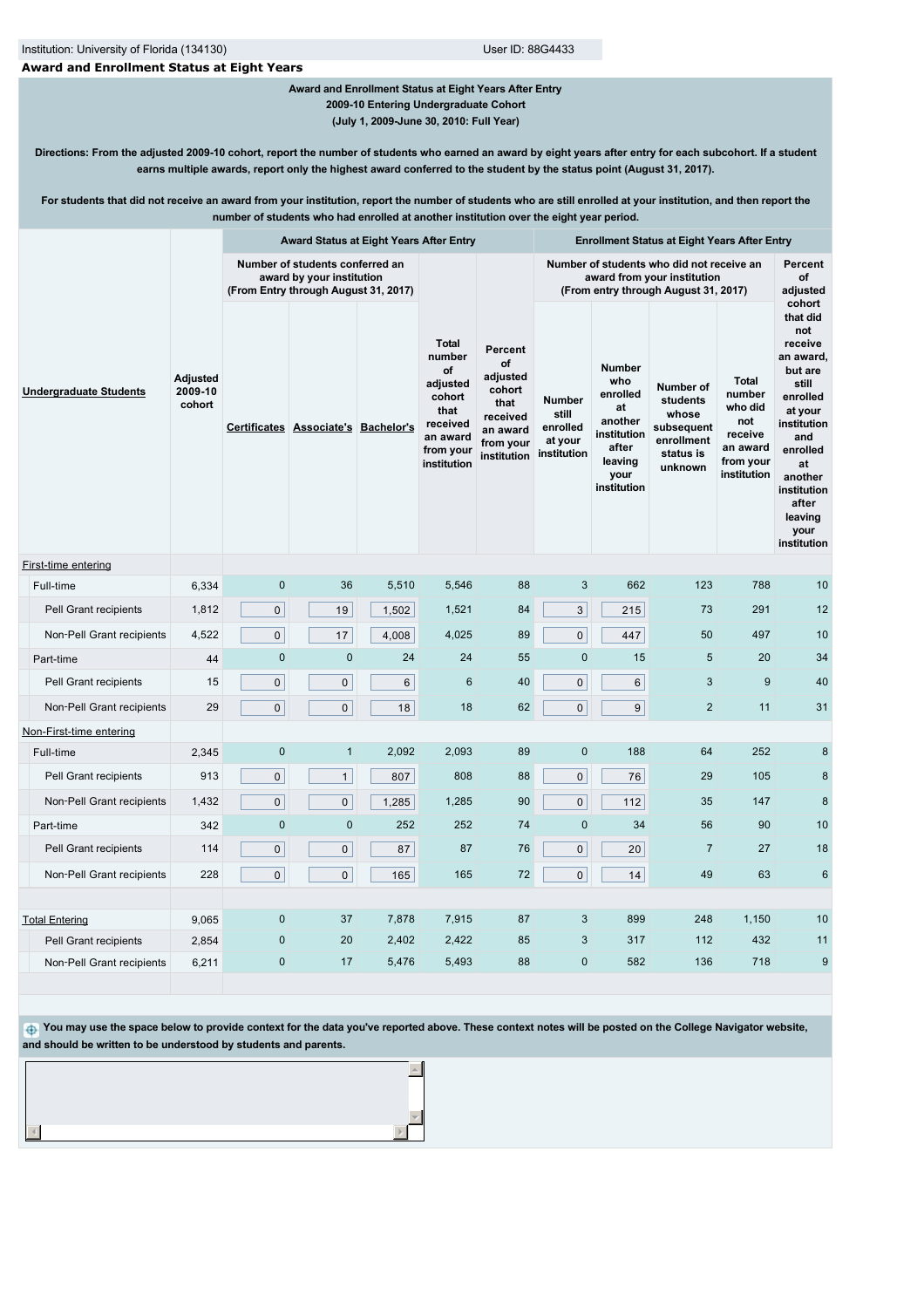|                         | Institution: University of Florida (134130)                                                                                                                                                                                   |                                                               |                             |                      |       | User ID: 88G4433                                                                                                                                                                                                                        |
|-------------------------|-------------------------------------------------------------------------------------------------------------------------------------------------------------------------------------------------------------------------------|---------------------------------------------------------------|-----------------------------|----------------------|-------|-----------------------------------------------------------------------------------------------------------------------------------------------------------------------------------------------------------------------------------------|
| <b>Prepared by</b>      |                                                                                                                                                                                                                               |                                                               |                             |                      |       |                                                                                                                                                                                                                                         |
| preparers.              |                                                                                                                                                                                                                               |                                                               |                             |                      |       | The name of the preparer is being collected so that we can follow up with the appropriate person in the event that<br>there are questions concerning the data. The Keyholder will be copied on all email correspondence to other        |
| Data Collection System. | reporting burden associated with IPEDS. Please include in your estimate the time it took for you to review                                                                                                                    |                                                               |                             |                      |       | The time it took to prepare this component is being collected so that we can continue to improve our estimate of the<br>instructions, query and search data sources, complete and review the component, and submit the data through the |
|                         | Thank you for your assistance.                                                                                                                                                                                                |                                                               |                             |                      |       |                                                                                                                                                                                                                                         |
|                         |                                                                                                                                                                                                                               |                                                               |                             |                      |       |                                                                                                                                                                                                                                         |
|                         | This survey component was prepared by:                                                                                                                                                                                        |                                                               |                             |                      |       |                                                                                                                                                                                                                                         |
| ⊙                       | Keyholder                                                                                                                                                                                                                     | O                                                             | <b>SFA Contact</b>          |                      | O     | <b>HR Contact</b>                                                                                                                                                                                                                       |
| O                       | <b>Finance Contact</b>                                                                                                                                                                                                        | O                                                             | Academic Library<br>Contact |                      | O     | Other                                                                                                                                                                                                                                   |
| Name:                   | Cathy Lebo                                                                                                                                                                                                                    |                                                               |                             |                      |       |                                                                                                                                                                                                                                         |
| Email:                  | clebo@aa.ufl.edu                                                                                                                                                                                                              |                                                               |                             |                      |       |                                                                                                                                                                                                                                         |
|                         |                                                                                                                                                                                                                               |                                                               |                             |                      |       | How many staff from your institution only were involved in the data collection and reporting process of this                                                                                                                            |
| survey component?       |                                                                                                                                                                                                                               |                                                               |                             |                      |       |                                                                                                                                                                                                                                         |
| 2.00                    | Number of Staff (including yourself)                                                                                                                                                                                          |                                                               |                             |                      |       |                                                                                                                                                                                                                                         |
|                         |                                                                                                                                                                                                                               |                                                               |                             |                      |       |                                                                                                                                                                                                                                         |
|                         | How many hours did you and others from your institution only spend on each of the steps below when<br>responding to this survey component?<br>Exclude the hours spent collecting data for state and other reporting purposes. |                                                               |                             |                      |       |                                                                                                                                                                                                                                         |
| <b>Staff</b>            | <b>Collecting Data</b><br><b>Needed</b>                                                                                                                                                                                       | <b>Revising Data to</b><br>Match<br><b>IPEDS Requirements</b> |                             | <b>Entering Data</b> |       | <b>Revising and Locking</b><br>Data                                                                                                                                                                                                     |
| member                  |                                                                                                                                                                                                                               |                                                               |                             | 1.00                 | hours | hours<br>1.00                                                                                                                                                                                                                           |
| Your office             | hours<br>3.00                                                                                                                                                                                                                 | 2.00                                                          | hours                       |                      |       |                                                                                                                                                                                                                                         |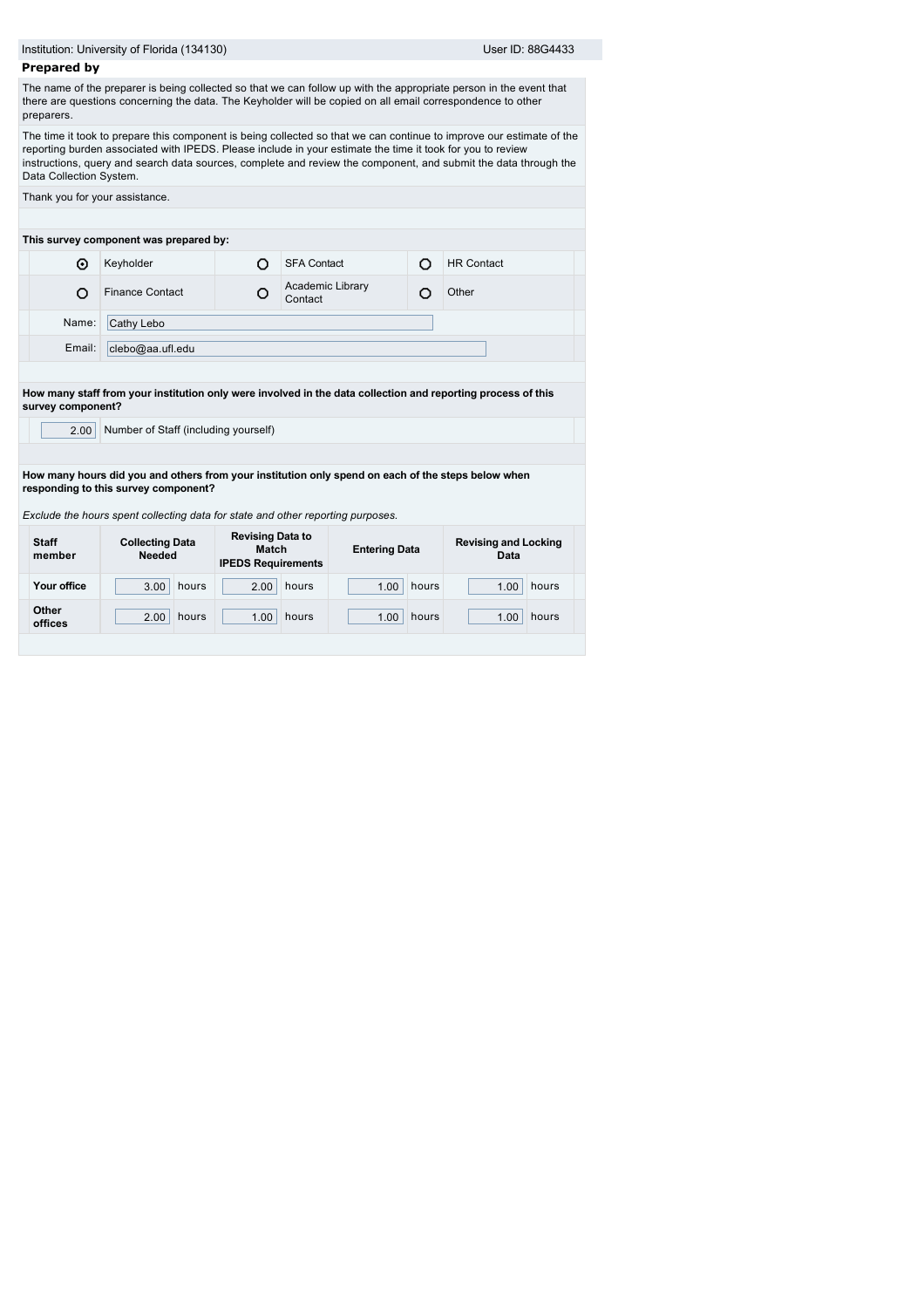#### **Summary**

#### **Outcome Measures Component Summary**

IPEDS collects important information regarding your institution. All data reported in IPEDS survey components become available in the IPEDS Data Center and appear as aggregated data in various Department of Education reports. Additionally, some of the reported data appears specifically for your institution through the College Navigator website. The purpose of this summary is to provide you an opportunity to view some of the data that, when accepted through the IPEDS quality control process, will appear on the College Navigator website. College Navigator is updated approximately three months after the data collection period closes.

Please review your data for accuracy. If you have questions about the data displayed below after reviewing the data reported on the survey screens, please contact the IPEDS Help Desk at: 1-877-225-2568 or [ipedshelp@rti.org](mailto:ipedshelp@rti.org).

| Cohort                    | 4-year<br>Award Rate | 6-year<br>Award Rate | 8-year<br>Award Rate | Still enrolled<br>at your<br>institution<br>after 8 years | Did not receive<br>an award and<br>subsequently<br>enrolled at<br>another<br>institution |
|---------------------------|----------------------|----------------------|----------------------|-----------------------------------------------------------|------------------------------------------------------------------------------------------|
| First-time entering       |                      |                      |                      |                                                           |                                                                                          |
| Full-time                 | 66%                  | 87%                  | 88%                  | 0%                                                        | 10%                                                                                      |
| Pell Grant recipients     | 62%                  | 83%                  | 84%                  | 0%                                                        | 12%                                                                                      |
| Non-Pell Grant recipients | 68%                  | 88%                  | 89%                  | 0%                                                        | 10%                                                                                      |
| Part-time                 | 30%                  | 52%                  | 55%                  | 0%                                                        | 34%                                                                                      |
| Pell Grant recipients     | 27%                  | 40%                  | 40%                  | 0%                                                        | 40%                                                                                      |
| Non-Pell Grant recipients | 31%                  | 59%                  | 62%                  | 0%                                                        | 31%                                                                                      |
| Non-First-time entering   |                      |                      |                      |                                                           |                                                                                          |
| Full-time                 | 86%                  | 89%                  | 89%                  | 0%                                                        | 8%                                                                                       |
| Pell Grant recipients     | 85%                  | 88%                  | 88%                  | 0%                                                        | 8%                                                                                       |
| Non-Pell Grant recipients | 87%                  | 89%                  | 90%                  | 0%                                                        | 8%                                                                                       |
| Part-time                 | 66%                  | 73%                  | 74%                  | 0%                                                        | 10%                                                                                      |
| Pell Grant recipients     | 73%                  | 76%                  | 76%                  | 0%                                                        | 18%                                                                                      |
| Non-Pell Grant recipients | 63%                  | 71%                  | 72%                  | 0%                                                        | 6%                                                                                       |
|                           |                      |                      |                      |                                                           |                                                                                          |
| <b>Total Entering</b>     | 71%                  | 86%                  | 87%                  | 0%                                                        | 10%                                                                                      |
| Pell Grant recipients     | 70%                  | 84%                  | 85%                  | 0%                                                        | 11%                                                                                      |
| Non-Pell Grant recipients | 72%                  | 88%                  | 88%                  | 0%                                                        | 9%                                                                                       |